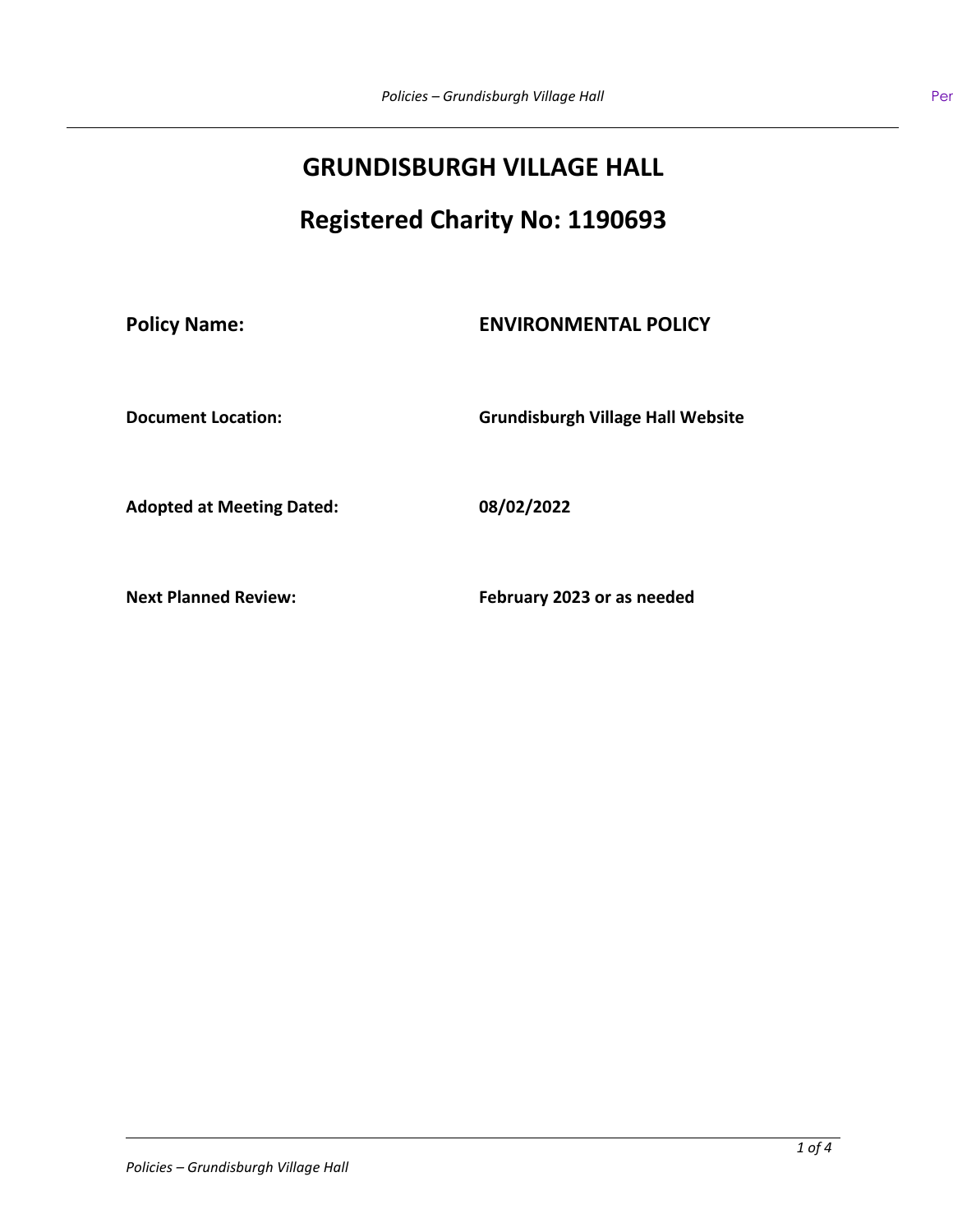# **Revision History**

| <b>Version</b><br>No. | <b>Date</b> | Prepared by /<br><b>Modified by</b> | <b>Email Address</b>       | <b>Significant Changes</b> |
|-----------------------|-------------|-------------------------------------|----------------------------|----------------------------|
| 0.1                   | 09/02/2021  | <b>Phil Bailey</b>                  | phil.bailey@btinternet.com | <b>First Draft</b>         |
| 0.2                   | 22/03/2021  | <b>Phil Bailey</b>                  | phil.bailey@btinternet.com | Second Draft               |
| 0.3                   | 08/02/2022  | K Tatham                            | secretary@gnvh.co.uk       | Final                      |

## **Glossary**

| <b>Abbreviation</b> | <b>Description</b>                             |  |
|---------------------|------------------------------------------------|--|
| <b>VHMC</b>         | Grundisburgh Village Hall Management Committee |  |
|                     |                                                |  |

#### **Statement**

Grundisburgh Village Hall Management Committee (VHMC) is committed to protecting and actively promoting the improvement of the local environment. It is committed to complying with relevant legislation and reducing Grundisburgh Village Hall's environmental impact.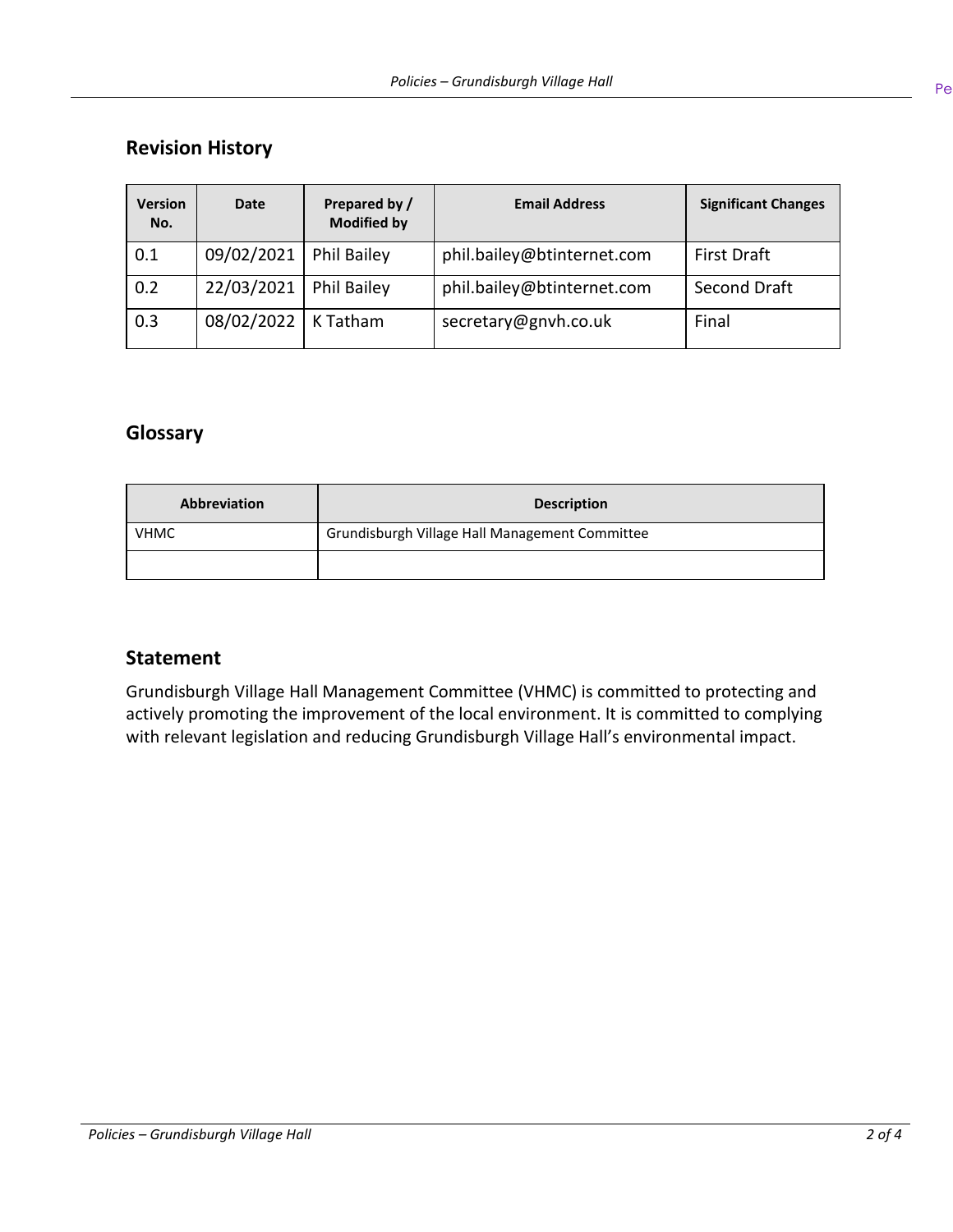### **PROCEDURES**

#### **Actions to reduce Grundisburgh Village Hall's environmental impact**

The VHMC will ensure that environmental priorities are integrated into the decisions it takes on all its services and will seek to:

- Make the most efficient use of energy. It will endeavour to use the minimum quantities of energy possible in accordance with the safe and efficient operation of its heating, lighting, plant and machinery. It will, from time to time, review its energy sources, energy using appliances and energy efficiency with a view to causing the least environmental impact. It will monitor consumption and eliminate excessive or unnecessary use. It will communicate to all users the means by which energy may be conserved, e.g. closing doors, and appropriate management of hall internal temperature
- Encourage those using the hall to walk, cycle and use public or communal transport as alternatives to the private car. It will seek to provide information about public transport on publicity materials.
- Minimise and where possible eliminate all forms of pollution, using biodegradable chemicals where possible, and minimise the use of solvents and lead-based paints.
- Minimise noise pollution. Users will be reminded of their responsibility to the local community within the hire agreement and encouraged to avoid creating noise pollution, especially at night.
- Use the minimum quantities of water possible in accordance with its activities and ensure that the water it uses is both supplied and disposed of, in the purest condition possible, meeting statutory requirements. It will reduce leakage and eliminate excessive or unnecessary use, e.g. through automated management of water for urinals, eg, avoiding unnecessary flushing when the hall is not in use. It will communicate to all users the need to conserve water e.g. turning taps off after use, or using spring-loaded taps where practicable
- Avoid waste and encourage the appropriate conservation, re-use and recycling of resources. It will re-use and recycle materials as far as possible and, if this is impractical, disposal by a means which will have the least impact on the environment and conforms to statutory requirements. It will encourage all users to minimise waste, including the recycling of glass, plastic and paper.
- Ensure that the potential environmental impact of any building projects will be assessed and minimised. This will include, where possible, methods of construction which make best use of resources; designs which result in low maintenance and high energy efficiency and the use of building materials from sustainable sources such as timber. It will encourage volunteers, hirers and users to use and operate the building correctly to conserve energy and minimise waste.